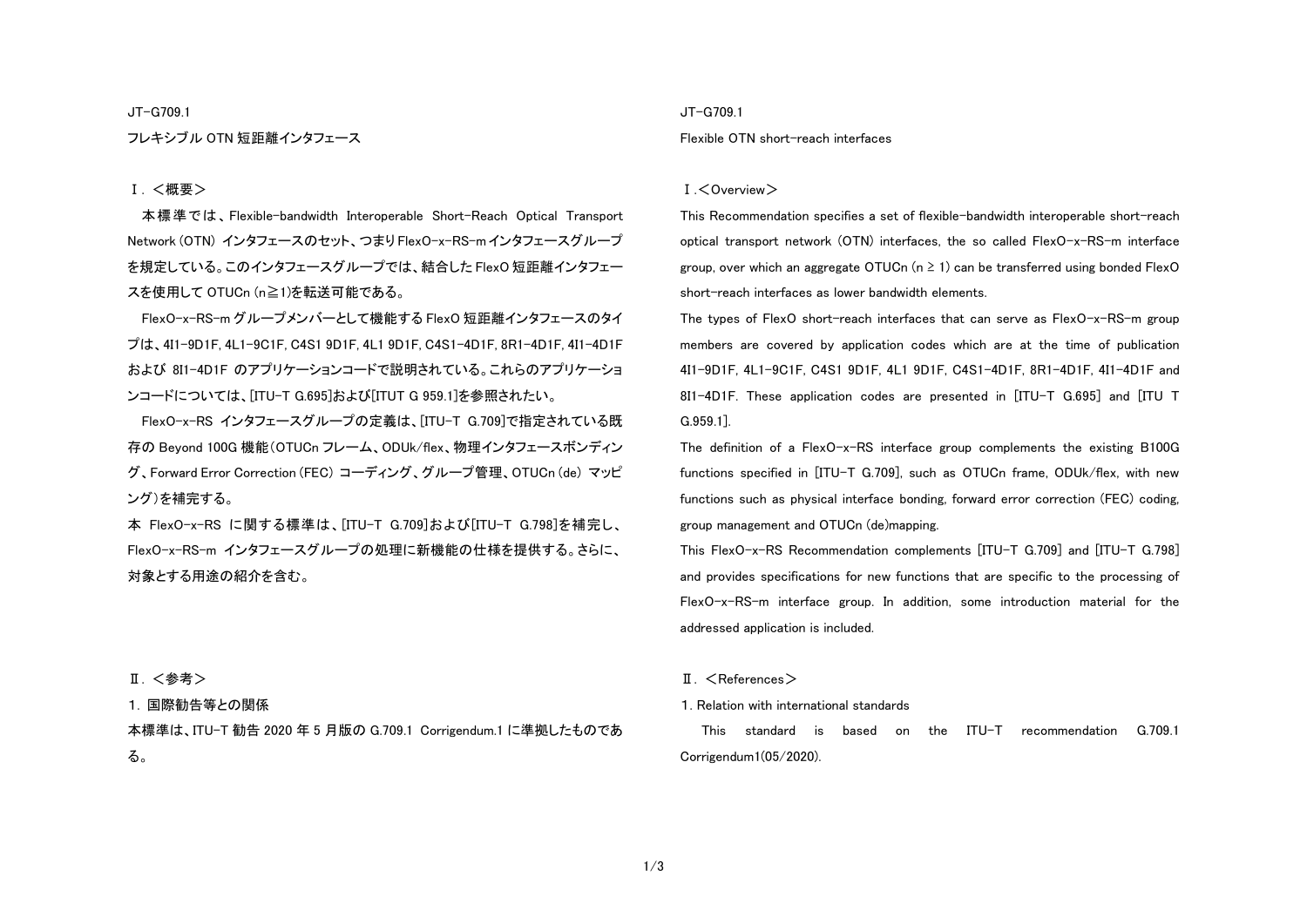| 2. 追加項目等       | 2. Departures with international standards |
|----------------|--------------------------------------------|
| 2.1 オプション選択項目  | 2.1 Selection of optional items            |
| なし。            | None                                       |
| 2.2 ナショナルマター項目 | 2.2 Definition of national matter items    |
| なし。            | None                                       |
| 2.3 先行した項目     | 2.3 Early implementation items             |
| なし。            | None                                       |
| 2.4 付加した項目     | 2.4 Added items                            |
| なし。            | None                                       |
| 2.5 削除した項目     | 2.5 Deleted items                          |
| なし。            | None                                       |
| 2.6 その他        | 2.6 Others                                 |
| なし。            | None                                       |

## 3. 改版の履歴

| 11.1<br>版<br>釵 | 巾り          | 改<br>容<br>版<br>찌 |  |
|----------------|-------------|------------------|--|
| 版<br>第         | 日<br>圧<br>肙 | 制疋               |  |

## 4. 標準作成部門

伝送網・電磁環境専門委員会

# Ⅲ. <目次>

<参考>

# 概要

- 1 適用範囲
- 2 参考文献
- 3 定義
- 4 略語および頭字語
- 5 表記規則

## 3. Change history

| Version | )ate                  | Details of revision |
|---------|-----------------------|---------------------|
|         | $202^{\circ}$<br>Nov. | Published           |

## 4. Working Group that developed this standard

Transport Networks and EMC Working Group

## Ⅲ. <Table of contents>

### $\langle$ Reference $\rangle$

## Summary

- 1 Scope
- 2 References
- 3 Definitions
- 4 Abbreviations and acronyms
- 5 Conventions